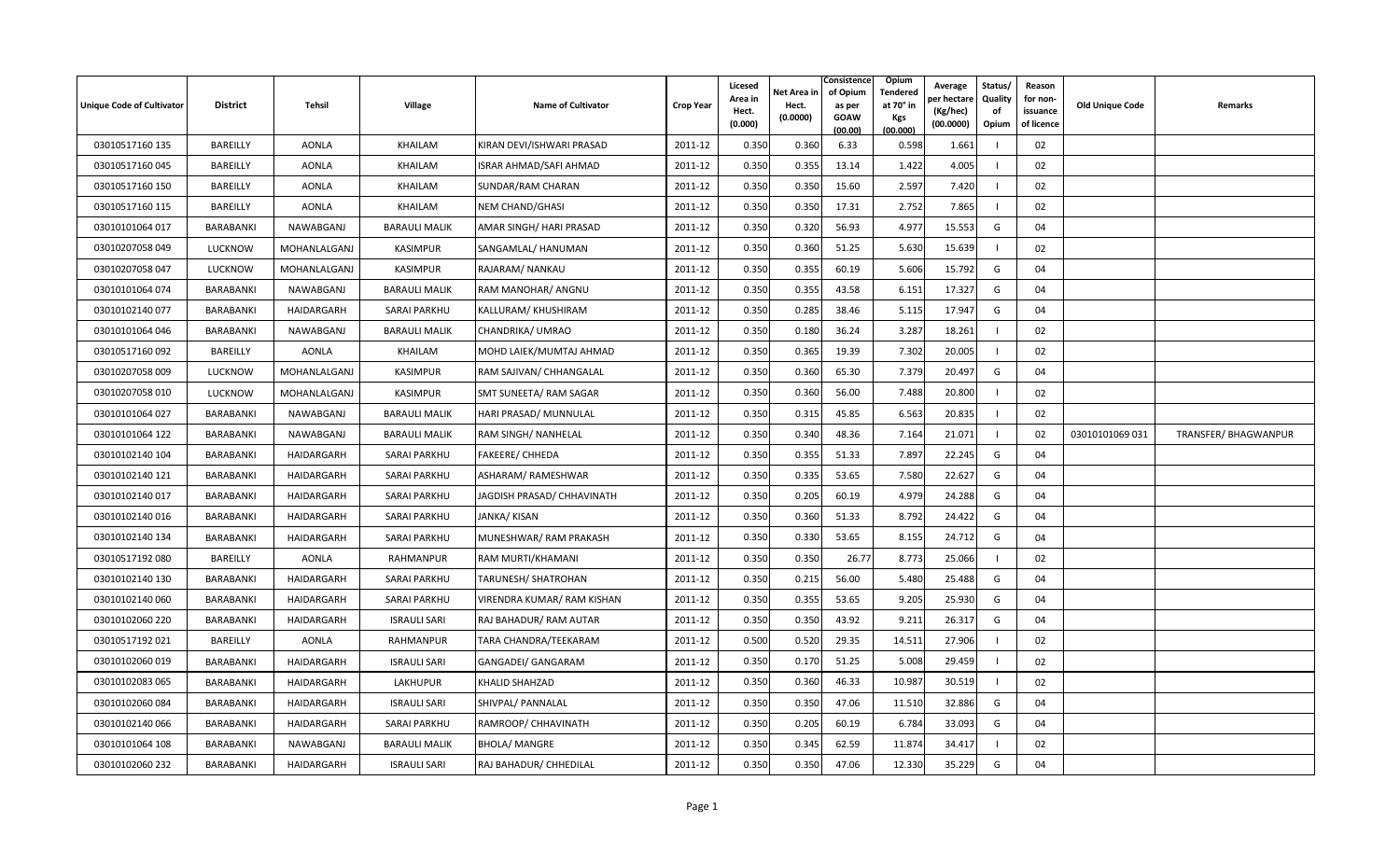| <b>Unique Code of Cultivator</b> | <b>District</b>  | Tehsil          | Village                | <b>Name of Cultivator</b>     | <b>Crop Year</b> | Licesed<br>Area in<br>Hect.<br>(0.000) | Net Area in<br>Hect.<br>(0.0000) | Consistence<br>of Opium<br>as per<br><b>GOAW</b><br>(00.00) | <b>Opium</b><br>Tendered<br>at 70° in<br>Kgs<br>(00.000) | Average<br>er hectar<br>(Kg/hec)<br>(00.0000) | Status/<br>Quality<br>of<br>Opium | Reason<br>for non-<br>issuance<br>of licence | <b>Old Unique Code</b> | Remarks                     |
|----------------------------------|------------------|-----------------|------------------------|-------------------------------|------------------|----------------------------------------|----------------------------------|-------------------------------------------------------------|----------------------------------------------------------|-----------------------------------------------|-----------------------------------|----------------------------------------------|------------------------|-----------------------------|
| 03010517192 077                  | BAREILLY         | <b>AONLA</b>    | RAHMANPUR              | ALLAH RAKHI/NANHE             | 2011-12          | 0.500                                  | 0.365                            | 34.84                                                       | 13.145                                                   | 36.014                                        |                                   | 02                                           |                        |                             |
| 03010517192081                   | BAREILLY         | <b>AONLA</b>    | RAHMANPUR              | RAM BHAROSE/ TRIMAL           | 2011-12          | 0.350                                  | 0.350                            | 31.88                                                       | 12.675                                                   | 36.214                                        | -1                                | 02                                           | 03010517083 035        | TRANSFER/LAXMIPUR           |
| 03010517192 078                  | BAREILLY         | <b>AONLA</b>    | RAHMANPUR              | OMWATI/DATARAM                | 2011-12          | 0.500                                  | 0.510                            | 36.14                                                       | 19.593                                                   | 38.418                                        | G                                 | 04                                           |                        |                             |
| 03010517192 053                  | BAREILLY         | <b>AONLA</b>    | RAHMANPUR              | RAM LAXMAN/NANKAU             | 2011-12          | 0.500                                  | 0.500                            | 35.95                                                       | 19.444                                                   | 38.888                                        |                                   | 02                                           |                        |                             |
| 03010101064 012                  | <b>BARABANKI</b> | NAWABGANJ       | <b>BARAULI MALIK</b>   | JAGDEESH PRASAD/ MATA PRASAD  | 2011-12          | 0.350                                  | 0.335                            | 56.93                                                       | 13.078                                                   | 39.039                                        |                                   | 02                                           |                        |                             |
| 03010413023 041                  | BAREILLY         | <b>BILSI</b>    | <b>SUNDAR NAGAR</b>    | <b>BRIJPAL/ LAXMAN</b>        | 2011-12          | 0.350                                  | 0.355                            | 46.85                                                       | 14.677                                                   | 41.343                                        |                                   | 02                                           | 03010413009 018        | TRANSFER/ DUDHAULI          |
| 03010310065 151                  | SHAHJAHANPUR     | JALALABAD       | MANJHA                 | RAMTIRTH/ PANCHAM LAL         | 2011-12          | 0.350                                  | 0.350                            | 49.07                                                       | 15.695                                                   | 44.842                                        | G                                 | 04                                           | 03010310021 030        | TRANSFER/ CHAURA BAGAR KHET |
| 03010102060 219                  | BARABANKI        | HAIDARGARH      | <b>ISRAULI SARI</b>    | ARJUN/ RAM SEWAK              | 2011-12          | 0.350                                  | 0.150                            | 56.93                                                       | 7.027                                                    | 46.847                                        | G                                 | 04                                           |                        |                             |
| 03010101110014                   | BARABANKI        | NAWABGANJ       | LOSARWA                | <b>BALRAM/ RAM SANEHI</b>     | 2011-12          | 0.350                                  | 0.350                            | 53.65                                                       | 16.670                                                   | 47.629                                        | G                                 | 04                                           |                        |                             |
| 03010101110031                   | BARABANKI        | NAWABGANJ       | LOSARWA                | KALLU/ PURANMASI              | 2011-12          | 0.350                                  | 0.355                            | 51.25                                                       | 16.913                                                   | 47.642                                        |                                   | 02                                           |                        |                             |
| 03010101110033                   | BARABANKI        | NAWABGANJ       | LOSARWA                | RAM TIRATH/ MAIKU             | 2011-12          | 0.350                                  | 0.335                            | 53.65                                                       | 16.003                                                   | 47.770                                        | G                                 | 04                                           |                        |                             |
| 03010310065 150                  | SHAHJAHANPUR     | JALALABAD       | <b>MANJHA</b>          | PARMAI/ DHARMPAL              | 2011-12          | 0.350                                  | 0.350                            | 53.18                                                       | 17.063                                                   | 48.751                                        |                                   | 02                                           | 03010310021 085        | TRANSFER/ CHAURA BAGAR KHET |
| 03010101110023                   | BARABANKI        | NAWABGANJ       | LOSARWA                | RAMRATI/ BHAILAL              | 2011-12          | 0.350                                  | 0.360                            | 51.25                                                       | 17.586                                                   | 48.850                                        | G                                 | 04                                           |                        |                             |
| 03010103143 010                  | BARABANKI        | RAMSANEHI GHAT  | TELMA                  | RAM LAKHAN/ MAIKULAL          | 2011-12          | 0.350                                  | 0.285                            | 56.00                                                       | 14.056                                                   | 49.319                                        | G                                 | 04                                           |                        |                             |
| 03010101110005                   | <b>BARABANKI</b> | NAWABGANJ       | LOSARWA                | AWADHRAM/ BECHU               | 2011-12          | 0.350                                  | 0.355                            | 56.93                                                       | 17.624                                                   | 49.645                                        |                                   | 02                                           |                        |                             |
| 03010413023 043                  | BAREILLY         | <b>BILSI</b>    | <b>SUNDAR NAGAR</b>    | MUNNALAL/ CHHANNULAL          | 2011-12          | 0.350                                  | 0.100                            | 52.29                                                       | 5.080                                                    | 50.800                                        |                                   | 02                                           | 03010413009 064        | TRANSFER/ DUDHAULI          |
| 03010310065 040                  | SHAHJAHANPUR     | JALALABAD       | <b>MANJHA</b>          | SRIPAL/GOKARAN                | 2011-12          | 0.350                                  | 0.350                            | 56.99                                                       | 18.310                                                   | 52.314                                        | G                                 |                                              |                        |                             |
| 03010310065 141                  | SHAHJAHANPUR     | JALALABAD       | <b>MANJHA</b>          | SHANTI DEVI/SURESH CHANDRA    | 2011-12          | 0.350                                  | 0.270                            | 57.24                                                       | 14.130                                                   | 52.333                                        | G                                 |                                              |                        | <b>NAME CHANGE</b>          |
| 03010101072 052                  | BARABANKI        | NAWABGANJ       | <b>BHOGAI KA PURWA</b> | <b>SHATROHAN/ RAM DULARE</b>  | 2011-12          | 0.350                                  | 0.210                            | 59.25                                                       | 11.071                                                   | 52.719                                        |                                   | 02                                           |                        |                             |
| 03010101110024                   | BARABANKI        | NAWABGANJ       | LOSARWA                | RADHELAL/ SHEETAL             | 2011-12          | 0.350                                  | 0.350                            | 56.93                                                       | 18.649                                                   | 53.283                                        |                                   | 02                                           |                        |                             |
| 03010101110028                   | BARABANKI        | NAWABGANJ       | LOSARWA                | MANSHARAM/ RAM DULARE         | 2011-12          | 0.350                                  | 0.315                            | 56.00                                                       | 16.816                                                   | 53.384                                        | -1                                | 02                                           |                        |                             |
| 03010101072041                   | <b>BARABANKI</b> | NAWABGANJ       | <b>BHOGAI KA PURWA</b> | KESHAVRAM/ RAM KHELAWAN       | 2011-12          | 0.350                                  | 0.145                            | 51.33                                                       | 7.758                                                    | 53.503                                        | G                                 |                                              |                        |                             |
| 03010101099 036                  | BARABANKI        | NAWABGANJ       | KARIMABAD              | MAYARAM/ PURNMASI             | 2011-12          | 0.350                                  | 0.090                            | 62.48                                                       | 4.820                                                    | 53.556                                        | G                                 |                                              |                        |                             |
| 03010412007 016                  | <b>BADAUN</b>    | <b>DATAGANJ</b> | <b>BICHALIYA</b>       | MEGHNATH SHARMA/RAM MURTI LAL | 2011-12          | 0.350                                  | 0.180                            | 55.58                                                       | 9.758                                                    | 54.211                                        | G                                 |                                              |                        |                             |
| 03010412044 028                  | <b>BADAUN</b>    | DATAGANJ        | <b>SERHA</b>           | NAFEES KHAN/MAHMOOD KHAN      | 2011-12          | 0.350                                  | 0.355                            | 55.25                                                       | 19.330                                                   | 54.451                                        | G                                 |                                              |                        |                             |
| 03010101099 262                  | <b>BARABANKI</b> | NAWABGANJ       | KARIMABAD              | <b>DULARA/ CHHOTELAL</b>      | 2011-12          | 0.350                                  | 0.160                            | 65.30                                                       | 8.778                                                    | 54.863                                        | G                                 |                                              |                        |                             |
| 03010411030 072                  | <b>BADAUN</b>    | <b>BADAUN</b>   | MOGAR KI GOTIA         | RAM NIWAS/ MAIKU SINGH        | 2011-12          | 0.350                                  | 0.100                            | 62.64                                                       | 5.530                                                    | 55.300                                        | G                                 |                                              |                        |                             |
| 03010517160 197                  | BAREILLY         | <b>AONLA</b>    | KHAILAM                | LEELADHAR/ DULIRAM            | 2011-12          | 0.350                                  | 0.105                            | 53.35                                                       | 5.808                                                    | 55.314                                        | G                                 |                                              |                        |                             |
| 03010101120023                   | BARABANKI        | NAWABGANJ       | MOHAMMADPUR            | <b>UDAL/ DULARE</b>           | 2011-12          | 0.350                                  | 0.360                            | 58.47                                                       | 20.130                                                   | 55.917                                        | $\overline{1}$                    | 02                                           |                        |                             |
| 03010101072 009                  | BARABANKI        | NAWABGANJ       | <b>BHOGAI KA PURWA</b> | MUNNA/ KALLU                  | 2011-12          | 0.350                                  | 0.215                            | 59.25                                                       | 12.087                                                   | 56.219                                        |                                   | 02                                           |                        |                             |
| 03010101084 009                  | BARABANKI        | NAWABGANJ       | <b>GOKULPUR</b>        | SANTRAM/ JHAMMAN              | 2011-12          | 0.350                                  | 0.085                            | 60.19                                                       | 4.789                                                    | 56.341                                        | G                                 |                                              |                        |                             |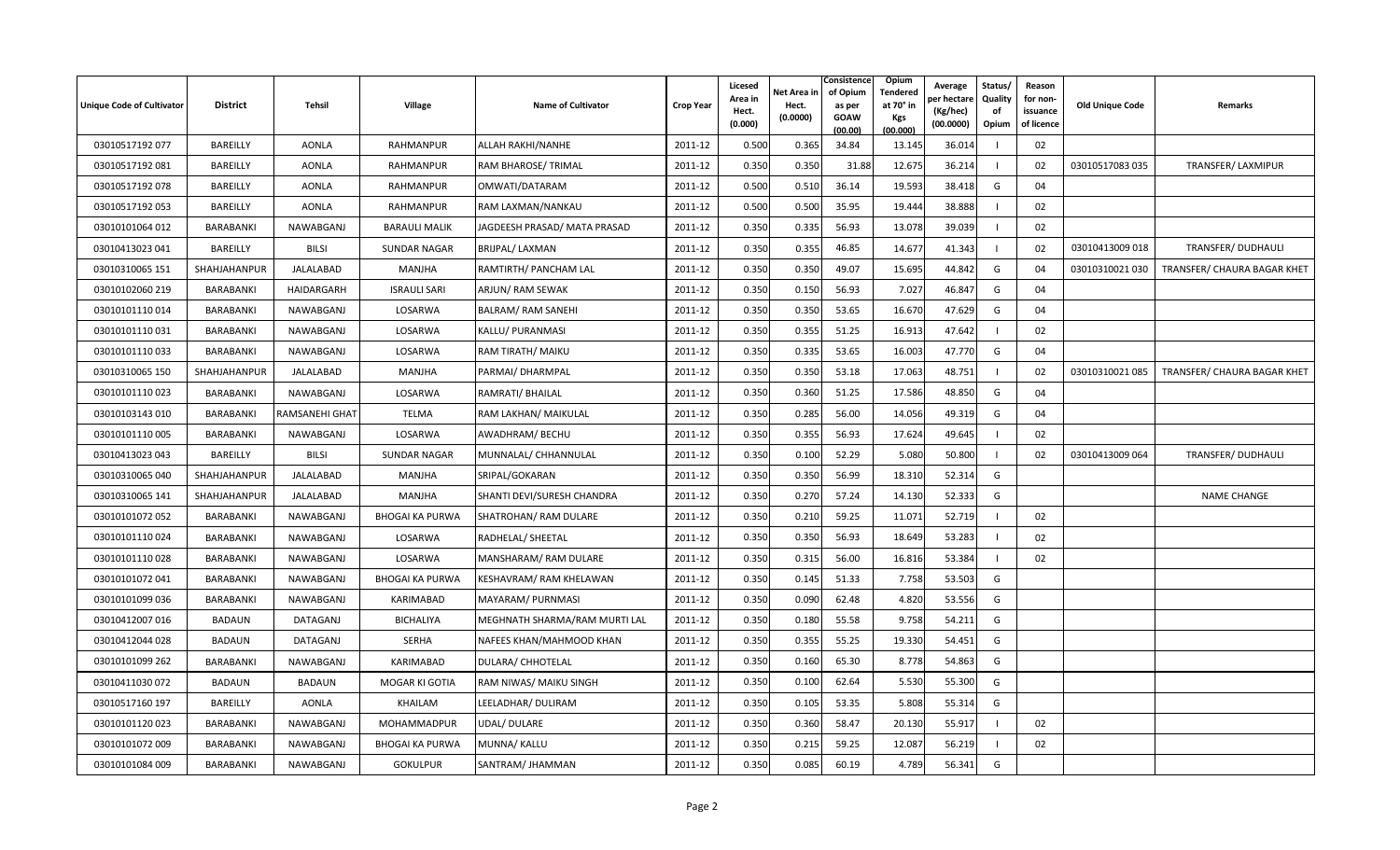| <b>Unique Code of Cultivator</b> | <b>District</b> | Tehsil          | <b>Village</b>         | <b>Name of Cultivator</b>  | <b>Crop Year</b> | Licesed<br>Area in<br>Hect.<br>(0.000) | Net Area in<br>Hect.<br>(0.0000) | Consistence<br>of Opium<br>as per<br><b>GOAW</b><br>(00.00) | <b>Opium</b><br>Tendered<br>at 70° in<br>Kgs<br>(00.000) | Average<br>er hectare)<br>(Kg/hec)<br>(00.0000) | Status/<br><b>Quality</b><br>of<br>Opium | Reason<br>for non-<br>issuance<br>of licence | <b>Old Unique Code</b> | Remarks               |
|----------------------------------|-----------------|-----------------|------------------------|----------------------------|------------------|----------------------------------------|----------------------------------|-------------------------------------------------------------|----------------------------------------------------------|-------------------------------------------------|------------------------------------------|----------------------------------------------|------------------------|-----------------------|
| 03010101138053                   | BARABANKI       | NAWABGANJ       | PEERPUR                | <b>BABULAL/ RAMNATH</b>    | 2011-12          | 0.350                                  | 0.120                            | 62.48                                                       | 6.801                                                    | 56.675                                          | G                                        |                                              |                        |                       |
| 03010310065 149                  | SHAHJAHANPUR    | JALALABAD       | MANJHA                 | ALLUDDIN/DEEN MOHAMMAD     | 2011-12          | 0.350                                  | 0.345                            | 63.31                                                       | 19.726                                                   | 57.177                                          | G                                        |                                              |                        |                       |
| 03010310065 041                  | SHAHJAHANPUR    | JALALABAD       | MANJHA                 | DWARIKA/BUDDHULAL          | 2011-12          | 0.350                                  | 0.345                            | 63.31                                                       | 19.771                                                   | 57.307                                          | G                                        |                                              |                        |                       |
| 03010310065 125                  | SHAHJAHANPUR    | JALALABAD       | MANJHA                 | LAXMI DEVI/NANHU           | 2011-12          | 0.350                                  | 0.350                            | 65.20                                                       | 20.212                                                   | 57.749                                          | G                                        |                                              |                        |                       |
| 03010101047 031                  | BARABANKI       | NAWABGANJ       | ADANGPUR               | SUNDERLAL/ PARSAN          | 2011-12          | 0.500                                  | 0.085                            | 68.94                                                       | 4.924                                                    | 57.929                                          | G                                        |                                              |                        |                       |
| 03010101099 194                  | BARABANKI       | NAWABGANJ       | KARIMABAD              | PREMAWATI/ HANUMAN         | 2011-12          | 0.350                                  | 0.205                            | 62.48                                                       | 11.898                                                   | 58.039                                          | G                                        |                                              |                        |                       |
| 03010101072 056                  | BARABANKI       | NAWABGANJ       | <b>BHOGAI KA PURWA</b> | MAYARAM/ MUNNALAL          | 2011-12          | 0.350                                  | 0.350                            | 59.25                                                       | 20.416                                                   | 58.331                                          | G                                        |                                              |                        |                       |
| 03010412044 034                  | <b>BADAUN</b>   | DATAGANJ        | <b>SERHA</b>           | GUDDU/ SINGH BALVEER SINGH | 2011-12          | 0.350                                  | 0.360                            | 59.33                                                       | 21.105                                                   | 58.625                                          | G                                        |                                              |                        |                       |
| 03010101047 033                  | BARABANKI       | NAWABGANJ       | <b>ADANGPUR</b>        | FOOLMATI/ BAHADUR          | 2011-12          | 0.350                                  | 0.150                            | 68.32                                                       | 8.882                                                    | 59.213                                          | G                                        |                                              |                        |                       |
| 03010101084 031                  | BARABANKI       | NAWABGANJ       | <b>GOKULPUR</b>        | <b>BADLU/ MAHNGU</b>       | 2011-12          | 0.350                                  | 0.100                            | 68.32                                                       | 5.934                                                    | 59.340                                          | G                                        |                                              |                        |                       |
| 03010412044 019                  | <b>BADAUN</b>   | <b>DATAGANJ</b> | SERHA                  | JAGESHWAR DAYAL/PUTTULAL   | 2011-12          | 0.350                                  | 0.340                            | 57.24                                                       | 20.222                                                   | 59.476                                          | G                                        |                                              |                        |                       |
| 03010101099 258                  | BARABANKI       | NAWABGANJ       | KARIMABAD              | SANTRAM/ BADRINARAYAN      | 2011-12          | 0.500                                  | 0.100                            | 68.49                                                       | 5.988                                                    | 59.880                                          | G                                        |                                              |                        |                       |
| 03010412044 045                  | <b>BUDAUN</b>   | DATAGANJ        | <b>SERHA</b>           | MEENA KUMAR MANOJ KUMAR    | 2011-12          | 0.350                                  | 0.345                            | 62.00                                                       | 20.681                                                   | 59.944                                          | G                                        |                                              | 03010412007 018        | TRANSFER/ BICHILIYA   |
| 03010101099 007                  | BARABANKI       | NAWABGANJ       | KARIMABAD              | RAM SARAN/ RAM MANOHAR     | 2011-12          | 0.500                                  | 0.155                            | 68.49                                                       | 9.305                                                    | 60.032                                          | G                                        |                                              |                        |                       |
| 03010101099 259                  | BARABANKI       | NAWABGANJ       | KARIMABAD              | MAAN SINGH/ DURGA PRASAD   | 2011-12          | 0.500                                  | 0.110                            | 68.49                                                       | 6.614                                                    | 60.127                                          | G                                        |                                              |                        |                       |
| 03010101047 030                  | BARABANKI       | NAWABGANJ       | ADANGPUR               | HARISH CHANDRA/ RAMDEEN    | 2011-12          | 0.350                                  | 0.100                            | 65.30                                                       | 6.026                                                    | 60.260                                          | G                                        |                                              |                        |                       |
| 03010310065 005                  | SHAHJAHANPUR    | JALALABAD       | MANJHA                 | YADUNATH/PHOOL SINGH       | 2011-12          | 0.350                                  | 0.250                            | 63.31                                                       | 15.068                                                   | 60.272                                          | G                                        |                                              |                        |                       |
| 03010101047 021                  | BARABANKI       | NAWABGANJ       | ADANGPUR               | DULARA/RATAN               | 2011-12          | 0.350                                  | 0.160                            | 68.32                                                       | 9.653                                                    | 60.331                                          | G                                        |                                              |                        |                       |
| 03010101099 260                  | BARABANKI       | NAWABGANJ       | KARIMABAD              | SAHAJRAM/ BADRI NARAYAN    | 2011-12          | 0.500                                  | 0.130                            | 70.42                                                       | 7.877                                                    | 60.592                                          | G                                        |                                              |                        |                       |
| 03010101084 061                  | BARABANKI       | NAWABGANJ       | <b>GOKULPUR</b>        | ANIL KUMAR/ SHYAMLAL       | 2011-12          | 0.350                                  | 0.060                            | 68.50                                                       | 3.650                                                    | 60.833                                          | G                                        |                                              |                        |                       |
| 03010101084 081                  | BARABANKI       | NAWABGANJ       | <b>GOKULPUR</b>        | NANHA/ DRIGPAL             | 2011-12          | 0.500                                  | 0.100                            | 68.50                                                       | 6.116                                                    | 61.160                                          | G                                        |                                              |                        |                       |
| 03010101084 063                  | BARABANKI       | NAWABGANJ       | <b>GOKULPUR</b>        | RAM KUMAR/ GAYA PRASAD     | 2011-12          | 0.350                                  | 0.175                            | 62.48                                                       | 10.764                                                   | 61.509                                          | G                                        |                                              |                        |                       |
| 03010412044 032                  | <b>BADAUN</b>   | DATAGANJ        | <b>SERHA</b>           | ANEESH KHAN/MAHMOOD KHAN   | 2011-12          | 0.350                                  | 0.310                            | 62.00                                                       | 19.087                                                   | 61.571                                          | G                                        |                                              |                        |                       |
| 03010411030 061                  | BADAUN          | <b>BADAUN</b>   | MOGAR KI GOTIA         | RAJA RAM/KEHARI            | 2011-12          | 0.500                                  | 0.130                            | 62.64                                                       | 8.045                                                    | 61.885                                          | G                                        |                                              |                        |                       |
| 03010101099 155                  | BARABANKI       | NAWABGANJ       | KARIMABAD              | RAM KAILASH/ RAM MANOHAR   | 2011-12          | 0.500                                  | 0.085                            | 68.94                                                       | 5.279                                                    | 62.106                                          | G                                        |                                              |                        |                       |
| 03010413023 042                  | BAREILLY        | <b>BILSI</b>    | <b>SUNDAR NAGAR</b>    | MAKHAN/ MEDHAI             | 2011-12          | 0.350                                  | 0.150                            | 58.62                                                       | 9.337                                                    | 62.246                                          | - 1                                      | 02                                           | 03010413009 040        | TRANSFER/ DUDHAULI    |
| 03010101099 263                  | BARABANKI       | NAWABGANJ       | KARIMABAD              | AMAR SINGH/ GURUSARAN      | 2011-12          | 0.500                                  | 0.095                            | 70.42                                                       | 5.945                                                    | 62.579                                          | G                                        |                                              |                        |                       |
| 03010101138 181                  | BARABANKI       | NAWABGANJ       | PEERPUR                | KULDEEP SINGH/ JAIPAL      | 2011-12          | 0.500                                  | 0.105                            | 62.48                                                       | 6.578                                                    | 62.648                                          | G                                        |                                              |                        |                       |
| 03010101138080                   | BARABANKI       | NAWABGANJ       | PEERPUR                | KESHNA/ SUMERI             | 2011-12          | 0.500                                  | 0.070                            | 68.94                                                       | 4.402                                                    | 62.886                                          | G                                        |                                              |                        |                       |
| 03010411030 071                  | <b>BADAUN</b>   | <b>BADAUN</b>   | MOGAR KI GOTIA         | NEKRAM/KOMIL               | 2011-12          | 0.350                                  | 0.155                            | 62.64                                                       | 9.772                                                    | 63.045                                          | G                                        |                                              |                        |                       |
| 03010412044041                   | <b>BUDAUN</b>   | <b>DATAGANJ</b> | <b>SERHA</b>           | RAMKALI/ JAGANNATH         | 2011-12          | 0.350                                  | 0.040                            | 65.20                                                       | 2.524                                                    | 63.100                                          | G                                        |                                              | 03010412066 033        | TRANSFER/ DALEL NAGAR |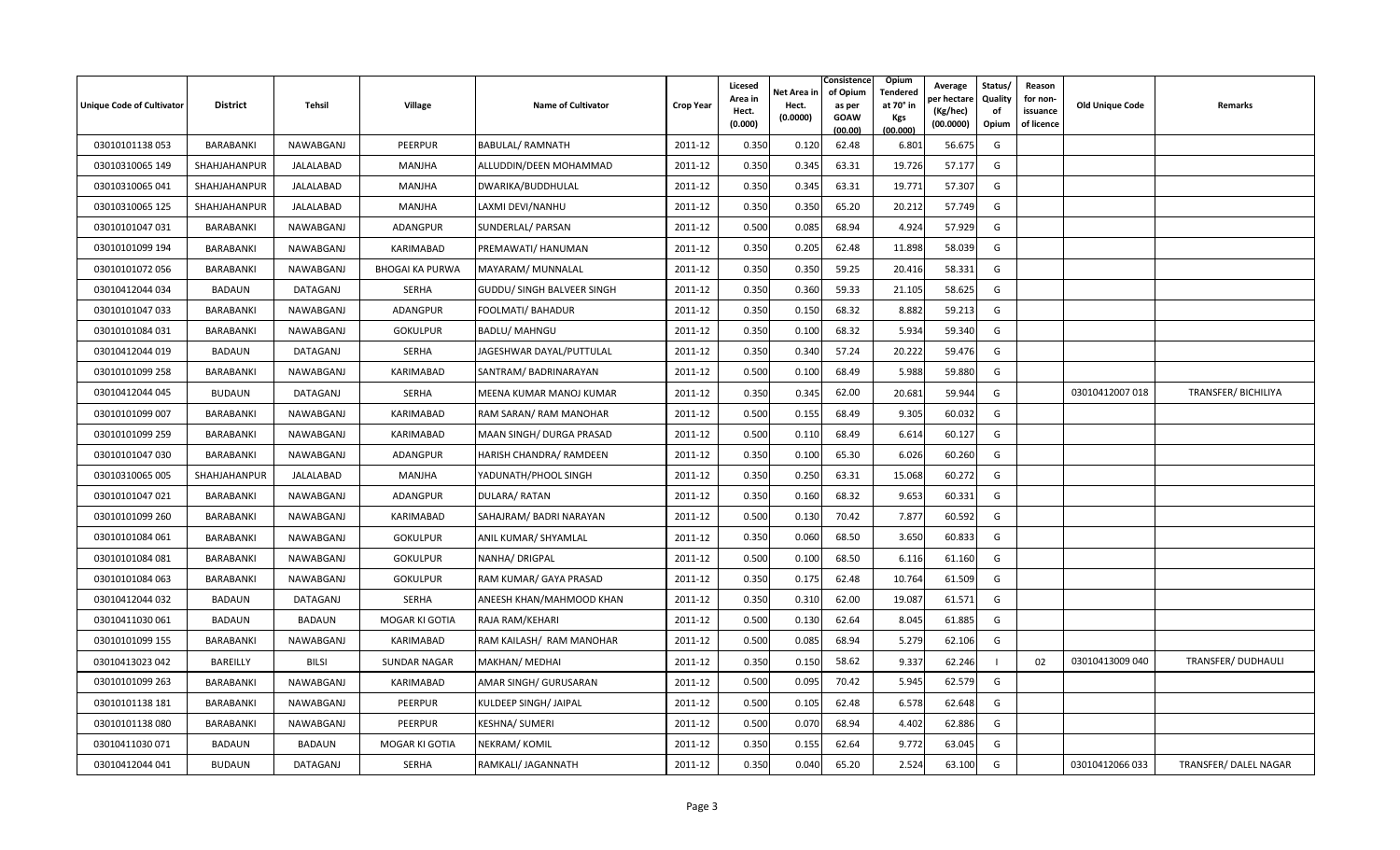| <b>Unique Code of Cultivator</b> | <b>District</b>  | Tehsil        | <b>Village</b>   | <b>Name of Cultivator</b>     | <b>Crop Year</b> | Licesed<br>Area in<br>Hect.<br>(0.000) | Net Area in<br>Hect.<br>(0.0000) | Consistence<br>of Opium<br>as per<br><b>GOAW</b><br>(00.00) | Opium<br>Tendered<br>at 70 $^{\circ}$ in<br><b>Kgs</b><br>(00.000) | Average<br>วer hectarง<br>(Kg/hec)<br>(00.0000) | Status/<br>Quality<br>of<br>Opium | Reason<br>for non-<br>issuance<br>of licence | <b>Old Unique Code</b> | Remarks              |
|----------------------------------|------------------|---------------|------------------|-------------------------------|------------------|----------------------------------------|----------------------------------|-------------------------------------------------------------|--------------------------------------------------------------------|-------------------------------------------------|-----------------------------------|----------------------------------------------|------------------------|----------------------|
| 03010412044 039                  | <b>BADAUN</b>    | DATAGANJ      | SERHA            | RAM BAHADUR/LALLU             | 2011-12          | 0.350                                  | 0.355                            | 62.00                                                       | 22.533                                                             | 63.473                                          | G                                 |                                              |                        |                      |
| 03010101099 265                  | BARABANKI        | NAWABGANJ     | KARIMABAD        | GURGIDEVI/ GURUDEEN           | 2011-12          | 0.500                                  | 0.100                            | 68.49                                                       | 6.360                                                              | 63.600                                          | G                                 |                                              |                        |                      |
| 03010101047 011                  | BARABANKI        | NAWABGANJ     | ADANGPUR         | LALLURAM/ NARESH              | 2011-12          | 0.350                                  | 0.235                            | 68.32                                                       | 14.982                                                             | 63.753                                          | G                                 |                                              |                        |                      |
| 03010412044 033                  | BADAUN           | DATAGANJ      | SERHA            | OMKAR LAL/POORAN              | 2011-12          | 0.350                                  | 0.250                            | 65.20                                                       | 15.955                                                             | 63.820                                          | G                                 |                                              |                        |                      |
| 03010411030 036                  | <b>BADAUN</b>    | <b>BADAUN</b> | MOGAR KI GOTIA   | JALIM SINGH/ PRANSHUKH        | 2011-12          | 0.500                                  | 0.105                            | 62.64                                                       | 6.702                                                              | 63.829                                          | G                                 |                                              |                        |                      |
| 03010101084 032                  | <b>BARABANKI</b> | NAWABGANJ     | <b>GOKULPUR</b>  | OM PRAKASH/ CHOKHE            | 2011-12          | 0.500                                  | 0.290                            | 68.32                                                       | 18.632                                                             | 64.248                                          | G                                 |                                              |                        |                      |
| 03010412044 044                  | <b>BUDAUN</b>    | DATAGANJ      | SERHA            | FOOL SINGH/ LOCHAN SINGH      | 2011-12          | 0.350                                  | 0.020                            | 65.20                                                       | 1.285                                                              | 64.250                                          | G                                 |                                              | 03010412066 070        | TRANSFER/DALEL NAGAR |
| 03010412044 037                  | <b>BADAUN</b>    | DATAGANJ      | <b>SERHA</b>     | <b>BRIJPAL/KEDAR</b>          | 2011-12          | 0.350                                  | 0.355                            | 65.20                                                       | 22.811                                                             | 64.256                                          | G                                 |                                              |                        |                      |
| 03010411030038                   | BADAUN           | <b>BADAUN</b> | MOGAR KI GOTIA   | <b>MOHAN LAL/ASEY</b>         | 2011-12          | 0.350                                  | 0.110                            | 65.22                                                       | 7.090                                                              | 64.455                                          | G                                 |                                              |                        |                      |
| 03010101099 264                  | BARABANKI        | NAWABGANJ     | KARIMABAD        | HANSRAJ/RAM MANOHAR           | 2011-12          | 0.350                                  | 0.070                            | 73.32                                                       | 4.535                                                              | 64.786                                          | G                                 |                                              |                        |                      |
| 03010101099 008                  | <b>BARABANKI</b> | NAWABGANJ     | KARIMABAD        | RAMHARAKH/ LAL BAHADUR        | 2011-12          | 0.500                                  | 0.145                            | 70.42                                                       | 9.416                                                              | 64.938                                          | G                                 |                                              |                        |                      |
| 03010101099 271                  | BARABANKI        | NAWABGANJ     | KARIMABAD        | SHRI KISHAN/ SARJU            | 2011-12          | 0.350                                  | 0.095                            | 71.43                                                       | 6.214                                                              | 65.411                                          | G                                 |                                              |                        |                      |
| 03010101084 116                  | BARABANKI        | NAWABGANJ     | <b>GOKULPUR</b>  | JAGDEV/ RAM AVTAR             | 2011-12          | 0.350                                  | 0.100                            | 65.30                                                       | 6.558                                                              | 65.580                                          | G                                 |                                              |                        |                      |
| 03010101138 235                  | BARABANKI        | NAWABGANJ     | PEERPUR          | HARIRAM/ BHULLU               | 2011-12          | 0.350                                  | 0.105                            | 73.32                                                       | 6.934                                                              | 66.038                                          | G                                 |                                              |                        |                      |
| 03010101099 270                  | BARABANKI        | NAWABGANJ     | KARIMABAD        | RAM SAJIWAN/ NANHELAL         | 2011-12          | 0.500                                  | 0.055                            | 68.49                                                       | 3.640                                                              | 66.182                                          | G                                 |                                              |                        |                      |
| 03010411030 023                  | BADAUN           | <b>BADAUN</b> | MOGAR KI GOTIA   | <b>SURJAN SINGH/NANDRAM</b>   | 2011-12          | 0.500                                  | 0.105                            | 65.22                                                       | 6.951                                                              | 66.200                                          | G                                 |                                              |                        |                      |
| 03010101084 053                  | BARABANKI        | NAWABGANJ     | <b>GOKULPUR</b>  | RAM TIRATH/ SARVJEET          | 2011-12          | 0.350                                  | 0.080                            | 73.32                                                       | 5.300                                                              | 66.250                                          | G                                 |                                              |                        |                      |
| 03010101099 266                  | BARABANKI        | NAWABGANJ     | KARIMABAD        | <b>BHOLA SINGH/ BAHADUR</b>   | 2011-12          | 0.350                                  | 0.095                            | 71.43                                                       | 6.306                                                              | 66.379                                          | G                                 |                                              |                        |                      |
| 03010101099 267                  | BARABANKI        | NAWABGANJ     | KARIMABAD        | MOOLCHANDRA/RAMFAL            | 2011-12          | 0.350                                  | 0.060                            | 76.01                                                       | 3.996                                                              | 66.600                                          | G                                 |                                              |                        |                      |
| 03010411030 069                  | <b>BADAUN</b>    | <b>BADAUN</b> | MOGAR KI GOTIA   | GAJENDRA MOHAN/NARENDRA MOHAN | 2011-12          | 0.500                                  | 0.110                            | 67.89                                                       | 7.371                                                              | 67.009                                          | G                                 |                                              |                        |                      |
| 03010101138 111                  | <b>BARABANKI</b> | NAWABGANJ     | PEERPUR          | JAGANNATH/ ORILAL             | 2011-12          | 0.350                                  | 0.185                            | 68.94                                                       | 12.409                                                             | 67.076                                          | G                                 |                                              |                        |                      |
| 03010101099 034                  | BARABANKI        | NAWABGANJ     | KARIMABAD        | SURENDRA BAHADUR/ DULARE      | 2011-12          | 0.500                                  | 0.060                            | 70.42                                                       | 4.034                                                              | 67.233                                          | G                                 |                                              |                        |                      |
| 03010101099 268                  | <b>BARABANKI</b> | NAWABGANJ     | KARIMABAD        | RAM MILAN/KISHAN              | 2011-12          | 0.350                                  | 0.090                            | 71.43                                                       | 6.092                                                              | 67.689                                          | G                                 |                                              |                        |                      |
| 03010411030 033                  | BADAUN           | <b>BADAUN</b> | MOGAR KI GOTIA   | <b>BHIMSEN/NATTHULAL</b>      | 2011-12          | 0.350                                  | 0.050                            | 63.97                                                       | 3.427                                                              | 68.540                                          | G                                 |                                              |                        |                      |
| 03010412007 014                  | <b>BADAUN</b>    | DATAGANJ      | <b>BICHALIYA</b> | MANOHAR/POORAN                | 2011-12          | 0.350                                  | 0.040                            | 68.84                                                       | 2.754                                                              | 68.850                                          | G                                 |                                              |                        |                      |
| 03010101099 165                  | BARABANKI        | NAWABGANJ     | KARIMABAD        | CHANDRESH/ LAL BAHADUR        | 2011-12          | 0.500                                  | 0.090                            | 75.46                                                       | 6.306                                                              | 70.067                                          | G                                 |                                              |                        |                      |
| 03010101138 030                  | BARABANKI        | NAWABGANJ     | PEERPUR          | JAISIRAM/RAMPAL               | 2011-12          | 0.350                                  | 0.120                            | 68.94                                                       | 8.489                                                              | 70.742                                          | G                                 |                                              |                        |                      |
| 03010411030 003                  | <b>BADAUN</b>    | <b>BADAUN</b> | MOGAR KI GOTIA   | NATTHULAL/NANDRAM             | 2011-12          | 0.350                                  | 0.050                            | 65.22                                                       | 3.541                                                              | 70.820                                          | G                                 |                                              |                        |                      |
| 03010411030 028                  | <b>BADAUN</b>    | <b>BADAUN</b> | MOGAR KI GOTIA   | HARPAL/NATTHULAL              | 2011-12          | 0.500                                  | 0.060                            | 65.22                                                       | 4.267                                                              | 71.117                                          | G                                 |                                              |                        |                      |
| 03010411030 073                  | <b>BADAUN</b>    | <b>BADAUN</b> | MOGAR KI GOTIA   | <b>BHAJAN LAL/ HULASI</b>     | 2011-12          | 0.350                                  | 0.105                            | 65.22                                                       | 7.500                                                              | 71.429                                          | G                                 |                                              |                        |                      |
| 03010101099 163                  | BARABANKI        | NAWABGANJ     | KARIMABAD        | CHANDRA KUWAR/RAMPHER         | 2011-12          | 0.350                                  | 0.060                            | 75.46                                                       | 4.398                                                              | 73.300                                          | G                                 |                                              |                        |                      |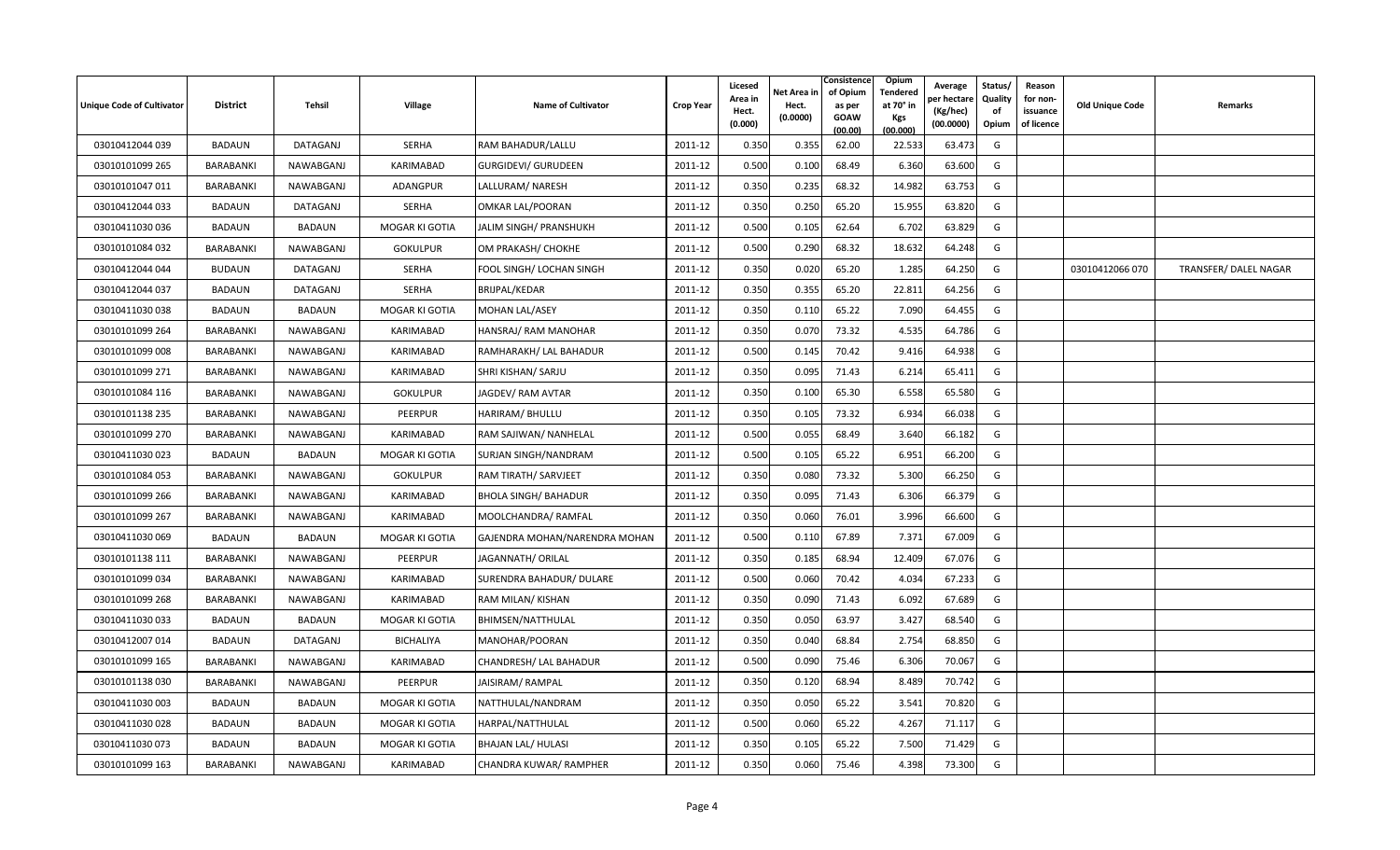| Unique Code of Cultivator | <b>District</b> | Tehsil    | Village                | <b>Name of Cultivator</b>  | <b>Crop Year</b> | Licesed<br>Area in<br>Hect.<br>(0.000) | Net Area in<br>Hect.<br>(0.0000) | Consistence<br>of Opium<br>as per<br><b>GOAW</b><br>(00.00) | Opium<br><b>Tendered</b><br>at 70° in<br>Kgs<br>(00.000) | Average<br>oer hectare<br>(Kg/hec)<br>(00.0000) | Status/<br>Quality<br>of<br>Opium | Reason<br>for non-<br>issuance<br>of licence | Old Unique Code | Remarks        |
|---------------------------|-----------------|-----------|------------------------|----------------------------|------------------|----------------------------------------|----------------------------------|-------------------------------------------------------------|----------------------------------------------------------|-------------------------------------------------|-----------------------------------|----------------------------------------------|-----------------|----------------|
| 03010101099 222           | BARABANKI       | NAWABGANJ | KARIMABAD              | NARENDRA KUMAR/ SHATROHAN  | 2011-12          | 0.500                                  | 0.025                            | 75.46                                                       | 1.994                                                    | 79.760                                          | G                                 |                                              |                 |                |
| 03010101047 029           | BARABANKI       | NAWABGANJ | <b>ADANGPUR</b>        | AWADHRAM/ JANKI            | 2011-12          | 0.350                                  | 0.350                            |                                                             |                                                          |                                                 | F.                                |                                              |                 |                |
| 03010101047 032           | BARABANKI       | NAWABGANJ | ADANGPUR               | FUSANA/ ISHWARDEEN         | 2011-12          | 0.350                                  | 0.350                            |                                                             |                                                          |                                                 | F.                                |                                              |                 |                |
| 03010101047 034           | BARABANKI       | NAWABGANJ | ADANGPUR               | PUTTILAL/ CHHAVINATH       | 2011-12          | 0.350                                  | 0.350                            |                                                             |                                                          |                                                 | F                                 |                                              | 03010101132 042 | TRANSFER/NEWLI |
| 03010101047 035           | BARABANKI       | NAWABGANJ | <b>ADANGPUR</b>        | RAM CHANDAR/ RATAN         | 2011-12          | 0.350                                  | 0.350                            |                                                             |                                                          |                                                 | F.                                |                                              | 03010101132 005 | TRANSFER/NEWLI |
| 03010101047 036           | BARABANKI       | NAWABGANJ | ADANGPUR               | SHIV SHANKAR/ RAM CHANDAR  | 2011-12          | 0.350                                  | 0.350                            |                                                             |                                                          |                                                 | F.                                |                                              | 03010101132 037 | TRANSFER/NEWLI |
| 03010101047 037           | BARABANKI       | NAWABGANJ | <b>ADANGPUR</b>        | UMA SHANKAR/ RAM CHANDAR   | 2011-12          | 0.350                                  | 0.350                            |                                                             |                                                          |                                                 | F                                 |                                              | 03010101132 032 | TRANSFER/NEWLI |
| 03010101047 038           | BARABANKI       | NAWABGANJ | <b>ADANGPUR</b>        | RAM SAJIWAN/ NAUMILAL      | 2011-12          | 0.350                                  | 0.350                            |                                                             |                                                          |                                                 | F.                                |                                              | 03010101122 045 | TRANSFER/MOHNA |
| 03010101064 120           | BARABANKI       | NAWABGANJ | <b>BARAULI MALIK</b>   | MOHD KALEEM/ ISHRAT ALI    | 2011-12          | 0.350                                  | 0.350                            |                                                             |                                                          |                                                 | E                                 | 08                                           |                 |                |
| 03010101072 034           | BARABANKI       | NAWABGANJ | <b>BHOGAI KA PURWA</b> | SEWAK RAM/ SIYA RAM        | 2011-12          | 0.350                                  | 0.350                            |                                                             |                                                          |                                                 | F                                 |                                              |                 |                |
| 03010101072 044           | BARABANKI       | NAWABGANJ | <b>BHOGAI KA PURWA</b> | <b>BRIJ MOHAN/ RAMNATH</b> | 2011-12          | 0.350                                  | 0.350                            |                                                             |                                                          |                                                 | F.                                |                                              |                 |                |
| 03010101072 045           | BARABANKI       | NAWABGANJ | <b>BHOGAI KA PURWA</b> | KAILASHA/ JAGANNATH        | 2011-12          | 0.350                                  | 0.350                            |                                                             |                                                          |                                                 | F.                                |                                              |                 |                |
| 03010101084 001           | BARABANKI       | NAWABGANJ | <b>GOKULPUR</b>        | SARVJEET/ SARJU            | 2011-12          | 0.350                                  | 0.350                            |                                                             |                                                          |                                                 | F.                                |                                              |                 |                |
| 03010101084 004           | BARABANKI       | NAWABGANJ | <b>GOKULPUR</b>        | RAMROOP/ PURNMASI          | 2011-12          | 0.500                                  | 0.500                            |                                                             |                                                          |                                                 | F.                                |                                              |                 |                |
| 03010101084 005           | BARABANKI       | NAWABGANJ | <b>GOKULPUR</b>        | MALKHAN/ OM PRAKASH        | 2011-12          | 0.500                                  | 0.500                            |                                                             |                                                          |                                                 | F                                 |                                              |                 |                |
| 03010101084 008           | BARABANKI       | NAWABGANJ | <b>GOKULPUR</b>        | HARICHANDRA/ NANHA         | 2011-12          | 0.350                                  | 0.350                            |                                                             |                                                          |                                                 | F.                                |                                              |                 |                |
| 03010101084 029           | BARABANKI       | NAWABGANJ | <b>GOKULPUR</b>        | SHANTI/ RAM SINGH          | 2011-12          | 0.350                                  | 0.350                            |                                                             |                                                          |                                                 | F.                                |                                              |                 |                |
| 03010101084 045           | BARABANKI       | NAWABGANJ | <b>GOKULPUR</b>        | RAMHET/RAM SAGAR           | 2011-12          | 0.350                                  | 0.350                            |                                                             |                                                          |                                                 | F                                 |                                              |                 |                |
| 03010101084 047           | BARABANKI       | NAWABGANJ | <b>GOKULPUR</b>        | RAJ KUMAR/ GAYA PRASAD     | 2011-12          | 0.350                                  | 0.350                            |                                                             |                                                          |                                                 | F.                                |                                              |                 |                |
| 03010101084 065           | BARABANKI       | NAWABGANJ | <b>GOKULPUR</b>        | RAM NARESH/ BALAKRAM       | 2011-12          | 0.350                                  | 0.350                            |                                                             |                                                          |                                                 | F.                                |                                              |                 |                |
| 03010101084 067           | BARABANKI       | NAWABGANJ | <b>GOKULPUR</b>        | SIYARAM/ GAYA PRASAD       | 2011-12          | 0.500                                  | 0.500                            |                                                             |                                                          |                                                 | F.                                |                                              |                 |                |
| 03010101084 088           | BARABANKI       | NAWABGANJ | <b>GOKULPUR</b>        | KALLU/ HARIRAM             | 2011-12          | 0.350                                  | 0.350                            |                                                             |                                                          |                                                 | F.                                |                                              |                 |                |
| 03010101084 091           | BARABANKI       | NAWABGANJ | <b>GOKULPUR</b>        | SAHAJRANI/ HARIRAM         | 2011-12          | 0.350                                  | 0.350                            |                                                             |                                                          |                                                 | F.                                |                                              |                 |                |
| 03010101084 097           | BARABANKI       | NAWABGANJ | <b>GOKULPUR</b>        | ASHA RAM/ MAYARAM          | 2011-12          | 0.500                                  | 0.500                            |                                                             |                                                          |                                                 | F.                                |                                              |                 |                |
| 03010101084 102           | BARABANKI       | NAWABGANJ | <b>GOKULPUR</b>        | RAMU/ BHABHUTI             | 2011-12          | 0.350                                  | 0.350                            |                                                             |                                                          |                                                 | F.                                |                                              |                 |                |
| 03010101084 107           | BARABANKI       | NAWABGANJ | <b>GOKULPUR</b>        | MAAN SINGH/ RAM VILAS      | 2011-12          | 0.350                                  | 0.350                            |                                                             |                                                          |                                                 | F.                                |                                              |                 |                |
| 03010101084 114           | BARABANKI       | NAWABGANJ | <b>GOKULPUR</b>        | SANJAY KUMAR/ JAGDEV SINGH | 2011-12          | 0.350                                  | 0.350                            |                                                             |                                                          |                                                 | F.                                |                                              |                 |                |
| 03010101099 009           | BARABANKI       | NAWABGANJ | KARIMABAD              | <b>GEETA/ RAMPAL</b>       | 2011-12          | 0.500                                  | 0.500                            |                                                             |                                                          |                                                 | F.                                |                                              |                 |                |
| 03010101099 016           | BARABANKI       | NAWABGANJ | KARIMABAD              | RAM KUWAR/ RAM RATAN       | 2011-12          | 0.350                                  | 0.350                            |                                                             |                                                          |                                                 | F.                                |                                              |                 |                |
| 03010101099 017           | BARABANKI       | NAWABGANJ | <b>KARIMABAD</b>       | JAGDESH/RAM ASRE           | 2011-12          | 0.350                                  | 0.350                            |                                                             |                                                          |                                                 | F.                                |                                              |                 |                |
| 03010101099 025           | BARABANKI       | NAWABGANJ | KARIMABAD              | RAM NARESH/ DULARE         | 2011-12          | 0.350                                  | 0.350                            |                                                             |                                                          |                                                 | F                                 |                                              |                 |                |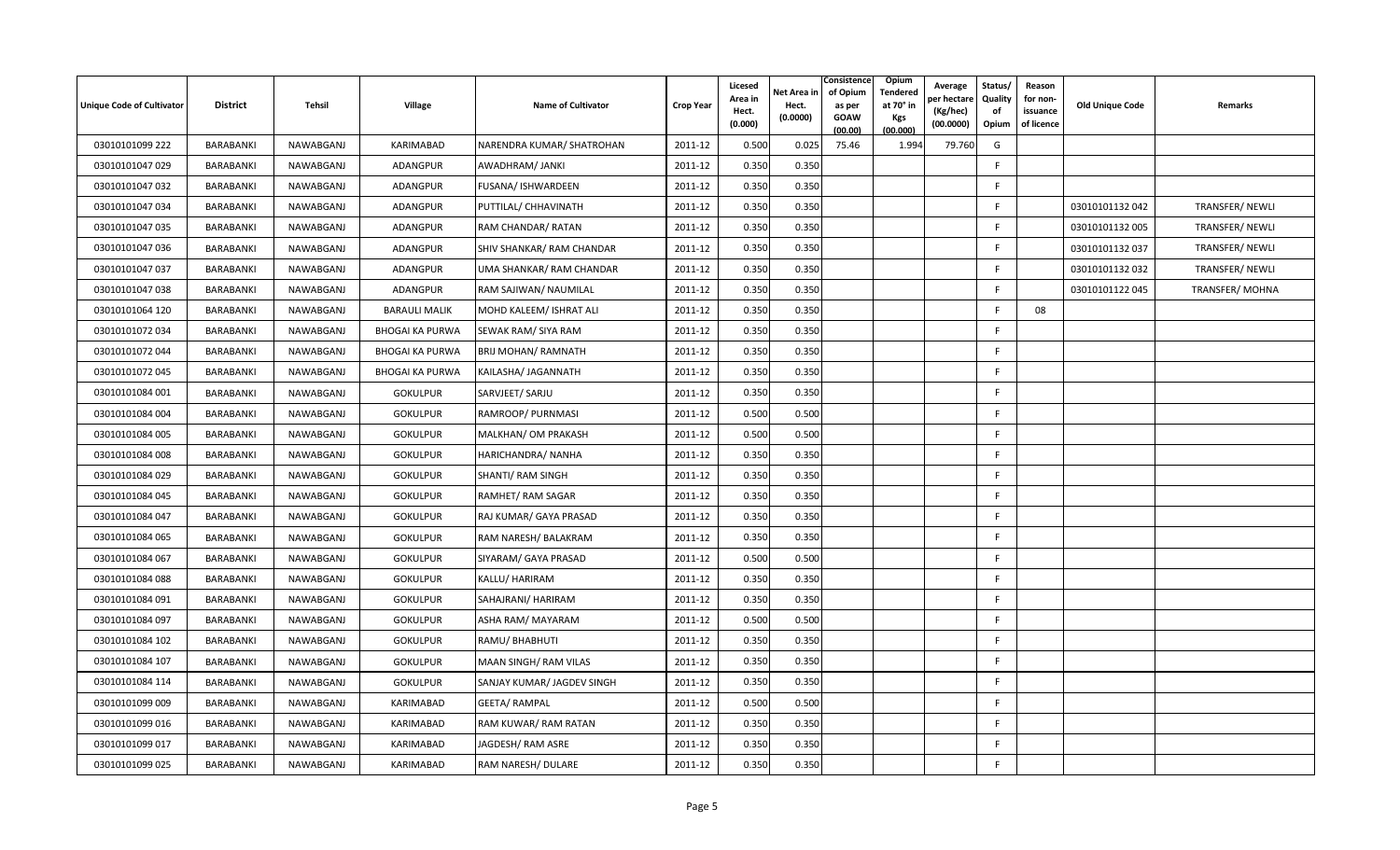| <b>Unique Code of Cultivator</b> | <b>District</b> | Tehsil    | Village     | Name of Cultivator           | <b>Crop Year</b> | Licesed<br>Area in<br>Hect.<br>(0.000) | Consistence<br>of Opium<br>Net Area in<br>Hect.<br>as per<br>(0.0000)<br><b>GOAW</b><br>(00.00) | Opium<br>Tendered<br>at 70° in<br><b>Kgs</b><br>(00.000) | Average<br>วer hectarง<br>(Kg/hec)<br>(00.0000) | Status/<br>Quality<br>of<br>Opium | Reason<br>for non-<br>issuance<br>of licence | <b>Old Unique Code</b> | Remarks                    |
|----------------------------------|-----------------|-----------|-------------|------------------------------|------------------|----------------------------------------|-------------------------------------------------------------------------------------------------|----------------------------------------------------------|-------------------------------------------------|-----------------------------------|----------------------------------------------|------------------------|----------------------------|
| 03010101099 028                  | BARABANKI       | NAWABGANJ | KARIMABAD   | NANKURAM/ SOHANLAL           | 2011-12          | 0.500                                  | 0.500                                                                                           |                                                          |                                                 | -F                                |                                              |                        |                            |
| 03010101099 043                  | BARABANKI       | NAWABGANJ | KARIMABAD   | NANHELAL/RAMFALI             | 2011-12          | 0.350                                  | 0.350                                                                                           |                                                          |                                                 | F.                                |                                              |                        |                            |
| 03010101099 046                  | BARABANKI       | NAWABGANJ | KARIMABAD   | VANSHLAL/ PUTTILAL           | 2011-12          | 0.350                                  | 0.350                                                                                           |                                                          |                                                 | F.                                |                                              |                        |                            |
| 03010101099 054                  | BARABANKI       | NAWABGANJ | KARIMABAD   | SARVJEET/ AUSAAN             | 2011-12          | 0.350                                  | 0.350                                                                                           |                                                          |                                                 | F.                                |                                              |                        |                            |
| 03010101099 055                  | BARABANKI       | NAWABGANJ | KARIMABAD   | VIMLA DEVI/ KAILASH          | 2011-12          | 0.350                                  | 0.350                                                                                           |                                                          |                                                 | F.                                |                                              |                        |                            |
| 03010101099 056                  | BARABANKI       | NAWABGANJ | KARIMABAD   | PUSHPA DEVI/ RAJENDRA PRASAD | 2011-12          | 0.350                                  | 0.350                                                                                           |                                                          |                                                 | F.                                |                                              |                        | <b>NAME CHANGE</b>         |
| 03010101099 057                  | BARABANKI       | NAWABGANJ | KARIMABAD   | RAMPHER/ GURUDAYAL           | 2011-12          | 0.350                                  | 0.350                                                                                           |                                                          |                                                 | F.                                |                                              |                        |                            |
| 03010101099 063                  | BARABANKI       | NAWABGANJ | KARIMABAD   | RAMHET/ SHRI KRISHAN         | 2011-12          | 0.500                                  | 0.500                                                                                           |                                                          |                                                 | F.                                |                                              |                        |                            |
| 03010101099 071                  | BARABANKI       | NAWABGANJ | KARIMABAD   | RAM ADHAAR/ DURGA            | 2011-12          | 0.500                                  | 0.500                                                                                           |                                                          |                                                 | F                                 |                                              |                        |                            |
| 03010101099 159                  | BARABANKI       | NAWABGANJ | KARIMABAD   | PARWATI/ NAND KISHOR         | 2011-12          | 0.350                                  | 0.350                                                                                           |                                                          |                                                 | F.                                |                                              |                        |                            |
| 03010101099 167                  | BARABANKI       | NAWABGANJ | KARIMABAD   | RAM KUMAR / SHRI KISHAN      | 2011-12          | 0.500                                  | 0.500                                                                                           |                                                          |                                                 | F.                                |                                              |                        |                            |
| 03010101099 170                  | BARABANKI       | NAWABGANJ | KARIMABAD   | OM PRAKASH/ BABULAL          | 2011-12          | 0.350                                  | 0.350                                                                                           |                                                          |                                                 | F.                                |                                              |                        |                            |
| 03010101099 187                  | BARABANKI       | NAWABGANJ | KARIMABAD   | SAHDEV PRASAD/ SHYAMLAL      | 2011-12          | 0.350                                  | 0.350                                                                                           |                                                          |                                                 | F.                                |                                              |                        | <b>NAME CHANGE</b>         |
| 03010101099 192                  | BARABANKI       | NAWABGANJ | KARIMABAD   | SURYALAL/ PYARELAL           | 2011-12          | 0.350                                  | 0.350                                                                                           |                                                          |                                                 | F                                 |                                              |                        |                            |
| 03010101099 195                  | BARABANKI       | NAWABGANJ | KARIMABAD   | PARIDEEN/ DHODHE             | 2011-12          | 0.500                                  | 0.500                                                                                           |                                                          |                                                 | F.                                |                                              |                        |                            |
| 03010101099 200                  | BARABANKI       | NAWABGANJ | KARIMABAD   | VASUDEV/ SARVJEET            | 2011-12          | 0.350                                  | 0.350                                                                                           |                                                          |                                                 | F                                 |                                              |                        |                            |
| 03010101099 207                  | BARABANKI       | NAWABGANJ | KARIMABAD   | SALIKRAM/ NANHELAL           | 2011-12          | 0.350                                  | 0.350                                                                                           |                                                          |                                                 | F.                                |                                              |                        |                            |
| 03010101099 216                  | BARABANKI       | NAWABGANJ | KARIMABAD   | RAJENDRA PRASAD/ SHATROHAN   | 2011-12          | 0.350                                  | 0.350                                                                                           |                                                          |                                                 | F.                                |                                              |                        |                            |
| 03010101099 217                  | BARABANKI       | NAWABGANJ | KARIMABAD   | SHAILENDRA KUMAR/ GURUDAYAL  | 2011-12          | 0.500                                  | 0.500                                                                                           |                                                          |                                                 | F                                 |                                              |                        |                            |
| 03010101099 223                  | BARABANKI       | NAWABGANJ | KARIMABAD   | RAJ KISHOR/ CHHEDALAL        | 2011-12          | 0.500                                  | 0.500                                                                                           |                                                          |                                                 | F.                                |                                              |                        |                            |
| 03010101099 235                  | BARABANKI       | NAWABGANJ | KARIMABAD   | RAMLAL/ MAHABALI             | 2011-12          | 0.350                                  | 0.350                                                                                           |                                                          |                                                 | F                                 |                                              |                        |                            |
| 03010101099 238                  | BARABANKI       | NAWABGANJ | KARIMABAD   | SANJAY KUMAR/ BABULAL        | 2011-12          | 0.350                                  | 0.350                                                                                           |                                                          |                                                 | F.                                |                                              |                        |                            |
| 03010101099 240                  | BARABANKI       | NAWABGANJ | KARIMABAD   | MUNNA TIWARI/ BABULAL        | 2011-12          | 0.350                                  | 0.350                                                                                           |                                                          |                                                 | F.                                |                                              |                        |                            |
| 03010101099 242                  | BARABANKI       | NAWABGANJ | KARIMABAD   | AJAY KUMAR/ SHATROHANLAL     | 2011-12          | 0.350                                  | 0.350                                                                                           |                                                          |                                                 | F.                                |                                              |                        |                            |
| 03010101099 250                  | BARABANKI       | NAWABGANJ | KARIMABAD   | PUTTILAL/ SOHANLAL           | 2011-12          | 0.350                                  | 0.350                                                                                           |                                                          |                                                 | F.                                |                                              |                        |                            |
| 03010101099 261                  | BARABANKI       | NAWABGANJ | KARIMABAD   | RAM KUWAR/ BADRI NARAYAN     | 2011-12          | 0.500                                  | 0.500                                                                                           |                                                          |                                                 | F                                 |                                              |                        |                            |
| 03010101099 269                  | BARABANKI       | NAWABGANJ | KARIMABAD   | RAM LAKHAN/ LAL BAHADUR      | 2011-12          | 0.500                                  | 0.500                                                                                           |                                                          |                                                 | F.                                |                                              |                        |                            |
| 03010101099 272                  | BARABANKI       | NAWABGANJ | KARIMABAD   | RAM KHELAWAN/ PURNMASI       | 2011-12          | 0.500                                  | 0.500                                                                                           |                                                          |                                                 | F                                 |                                              |                        |                            |
| 03010101099 273                  | BARABANKI       | NAWABGANJ | KARIMABAD   | SIYARAM/ BUDDHU              | 2011-12          | 0.500                                  | 0.500                                                                                           |                                                          |                                                 | -F.                               |                                              | 03010101155 009        | <b>TRANSFER/ SULTANPUR</b> |
| 03010101120010                   | BARABANKI       | NAWABGANJ | MOHAMMADPUR | JAGESHWAR/ MATHURA           | 2011-12          | 0.350                                  | 0.350                                                                                           |                                                          |                                                 | F.                                |                                              |                        |                            |
| 03010101120080                   | BARABANKI       | NAWABGANJ | MOHAMMADPUR | <b>VISHRAM/ MATHURA</b>      | 2011-12          | 0.500                                  | 0.500                                                                                           |                                                          |                                                 | F                                 |                                              |                        |                            |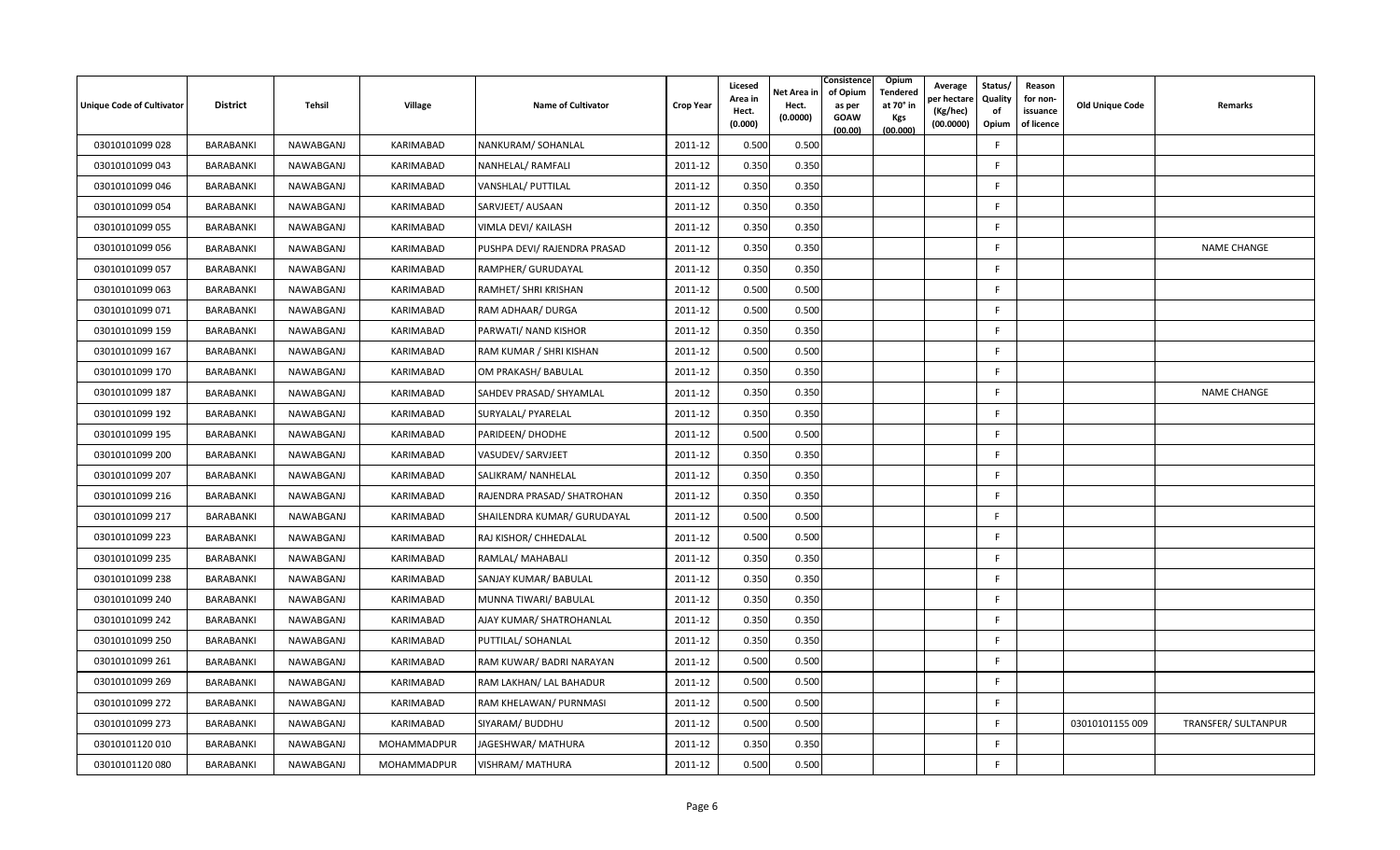| <b>Unique Code of Cultivator</b> | <b>District</b> | Tehsil     | Village             | Name of Cultivator           | <b>Crop Year</b> | Licesed<br>Area in<br>Hect.<br>(0.000) | Consistence<br>of Opium<br>Net Area in<br>Hect.<br>as per<br>(0.0000)<br><b>GOAW</b><br>(00.00) | Opium<br>Tendered<br>at 70° in<br><b>Kgs</b><br>(00.000) | Average<br>er hectar<br>(Kg/hec)<br>(00.0000) | Status/<br>Quality<br>of<br>Opium | Reason<br>for non-<br>issuance<br>of licence | Old Unique Code | Remarks                  |
|----------------------------------|-----------------|------------|---------------------|------------------------------|------------------|----------------------------------------|-------------------------------------------------------------------------------------------------|----------------------------------------------------------|-----------------------------------------------|-----------------------------------|----------------------------------------------|-----------------|--------------------------|
| 03010101120082                   | BARABANKI       | NAWABGANJ  | MOHAMMADPUR         | <b>GIRDHARI/ MATHURA</b>     | 2011-12          | 0.350                                  | 0.350                                                                                           |                                                          |                                               | -F                                |                                              |                 |                          |
| 03010101120093                   | BARABANKI       | NAWABGANJ  | MOHAMMADPUR         | RAM SANESHI/ MATHURA         | 2011-12          | 0.350                                  | 0.350                                                                                           |                                                          |                                               | F.                                |                                              |                 |                          |
| 03010101120 096                  | BARABANKI       | NAWABGANJ  | MOHAMMADPUR         | PARIDEEN/ BHAROSE            | 2011-12          | 0.350                                  | 0.350                                                                                           |                                                          |                                               | F.                                |                                              |                 |                          |
| 03010101120 125                  | BARABANKI       | NAWABGANJ  | MOHAMMADPUR         | MAHESHCHANDRA/ HANUMAN       | 2011-12          | 0.350                                  | 0.350                                                                                           |                                                          |                                               | F.                                |                                              | 03010101129 019 | TRANSFER/ NARAULI        |
| 03010101120 126                  | BARABANKI       | NAWABGANJ  | MOHAMMADPUR         | <b>GENDLAL/ CHHOTKAU</b>     | 2011-12          | 0.500                                  | 0.500                                                                                           |                                                          |                                               | F.                                |                                              | 03010101129 024 | <b>TRANSFER/ NARAULI</b> |
| 03010101138 001                  | BARABANKI       | NAWABGANJ  | PEERPUR             | GAYA PRASAD/ RAM SEWAK       | 2011-12          | 0.350                                  | 0.350                                                                                           |                                                          |                                               | F.                                |                                              |                 |                          |
| 03010101138 055                  | BARABANKI       | NAWABGANJ  | PEERPUR             | SARJU DEVI/ RAM DULARE       | 2011-12          | 0.350                                  | 0.350                                                                                           |                                                          |                                               | F.                                |                                              |                 |                          |
| 03010101138 072                  | BARABANKI       | NAWABGANJ  | PEERPUR             | RAM SUKH/ LALA               | 2011-12          | 0.350                                  | 0.350                                                                                           |                                                          |                                               | F.                                |                                              |                 |                          |
| 03010101138093                   | BARABANKI       | NAWABGANJ  | PEERPUR             | <b>GURGIDEVI/ SIYARAM</b>    | 2011-12          | 0.350                                  | 0.350                                                                                           |                                                          |                                               | F                                 |                                              |                 |                          |
| 03010101138095                   | BARABANKI       | NAWABGANJ  | PEERPUR             | <b>BABADEEN/ SITAI</b>       | 2011-12          | 0.350                                  | 0.350                                                                                           |                                                          |                                               | F.                                |                                              |                 |                          |
| 03010101138 104                  | BARABANKI       | NAWABGANJ  | PEERPUR             | SOHANLAL/ DULARE             | 2011-12          | 0.350                                  | 0.350                                                                                           |                                                          |                                               | F                                 |                                              |                 |                          |
| 03010101138 108                  | BARABANKI       | NAWABGANJ  | PEERPUR             | RAM SWAROOP/ BALDEV          | 2011-12          | 0.350                                  | 0.350                                                                                           |                                                          |                                               | F.                                |                                              |                 |                          |
| 03010101138 128                  | BARABANKI       | NAWABGANJ  | PEERPUR             | SHATROHAN SINGH/ PYARELAL    | 2011-12          | 0.350                                  | 0.350                                                                                           |                                                          |                                               | F.                                |                                              |                 |                          |
| 03010101138 141                  | BARABANKI       | NAWABGANJ  | PEERPUR             | JAGDEV SINGH/ GAYA PRASAD    | 2011-12          | 0.350                                  | 0.350                                                                                           |                                                          |                                               | F                                 |                                              |                 |                          |
| 03010101138 172                  | BARABANKI       | NAWABGANJ  | PEERPUR             | SHIV SHANKAR/ SOHANLAL       | 2011-12          | 0.500                                  | 0.500                                                                                           |                                                          |                                               | F.                                |                                              |                 |                          |
| 03010101138 179                  | BARABANKI       | NAWABGANJ  | PEERPUR             | LALBAHADUR/RAM ADHAAR        | 2011-12          | 0.350                                  | 0.350                                                                                           |                                                          |                                               | F.                                |                                              |                 |                          |
| 03010101138 187                  | BARABANKI       | NAWABGANJ  | PEERPUR             | DEVENDRA SINGH/ NAIPAL SINGH | 2011-12          | 0.350                                  | 0.350                                                                                           |                                                          |                                               | F.                                |                                              |                 |                          |
| 03010101138 193                  | BARABANKI       | NAWABGANJ  | PEERPUR             | JOGELAL/ KESHAWRAM           | 2011-12          | 0.350                                  | 0.350                                                                                           |                                                          |                                               | F.                                |                                              |                 |                          |
| 03010101138 208                  | BARABANKI       | NAWABGANJ  | PEERPUR             | CHEDALAL/ ISHWARDEEN         | 2011-12          | 0.500                                  | 0.500                                                                                           |                                                          |                                               | F.                                |                                              |                 |                          |
| 03010101138 248                  | BARABANKI       | NAWABGANJ  | PEERPUR             | KAUSHAL KISHOR/ RAM ADHAAR   | 2011-12          | 0.350                                  | 0.350                                                                                           |                                                          |                                               | F.                                |                                              |                 |                          |
| 03010101138 250                  | BARABANKI       | NAWABGANJ  | PEERPUR             | NAND KISHOR/ RAMNATH         | 2011-12          | 0.500                                  | 0.500                                                                                           |                                                          |                                               | F                                 |                                              |                 |                          |
| 03010101138 252                  | BARABANKI       | NAWABGANJ  | PEERPUR             | <b>BHAILAL/ RAMNATH</b>      | 2011-12          | 0.500                                  | 0.500                                                                                           |                                                          |                                               | F.                                |                                              |                 |                          |
| 03010101138 253                  | BARABANKI       | NAWABGANJ  | PEERPUR             | JAGDISH/ ARJUN               | 2011-12          | 0.350                                  | 0.350                                                                                           |                                                          |                                               | F.                                |                                              | 03010101142 007 | TRANSFER/SADARPUR        |
| 03010102060 032                  | BARABANKI       | HAIDARGARH | <b>ISRAULI SARI</b> | RAM SWAROOP/ KANDHAI         | 2011-12          | 0.350                                  | 0.350                                                                                           |                                                          |                                               | F.                                |                                              |                 |                          |
| 03010102060 035                  | BARABANKI       | HAIDARGARH | <b>ISRAULI SARI</b> | RAM NARAYAN/ JASKARAN        | 2011-12          | 0.350                                  | 0.350                                                                                           |                                                          |                                               | F.                                |                                              |                 |                          |
| 03010102060046                   | BARABANKI       | HAIDARGARH | <b>ISRAULI SARI</b> | SHIVPAL/ SANTBAKSH           | 2011-12          | 0.350                                  | 0.350                                                                                           |                                                          |                                               | F                                 |                                              |                 |                          |
| 03010102060 056                  | BARABANKI       | HAIDARGARH | <b>ISRAULI SARI</b> | RADHESHYAM/ RAM SARAN        | 2011-12          | 0.350                                  | 0.350                                                                                           |                                                          |                                               | F                                 |                                              |                 |                          |
| 03010102060 074                  | BARABANKI       | HAIDARGARH | <b>ISRAULI SARI</b> | RAJ NARAYAN/ MRITUNJAI       | 2011-12          | 0.350                                  | 0.350                                                                                           |                                                          |                                               | F.                                |                                              |                 |                          |
| 03010102060 090                  | BARABANKI       | HAIDARGARH | <b>ISRAULI SARI</b> | RAM LAKHAN/ SANT BAKSH       | 2011-12          | 0.350                                  | 0.350                                                                                           |                                                          |                                               | -F.                               |                                              |                 |                          |
| 03010102060 102                  | BARABANKI       | HAIDARGARH | <b>ISRAULI SARI</b> | BENI/ NANHU                  | 2011-12          | 0.350                                  | 0.350                                                                                           |                                                          |                                               | F.                                |                                              |                 |                          |
| 03010102060 118                  | BARABANKI       | HAIDARGARH | <b>ISRAULI SARI</b> | SAHDEV/BHAGIRATH             | 2011-12          | 0.350                                  | 0.350                                                                                           |                                                          |                                               | F                                 |                                              |                 |                          |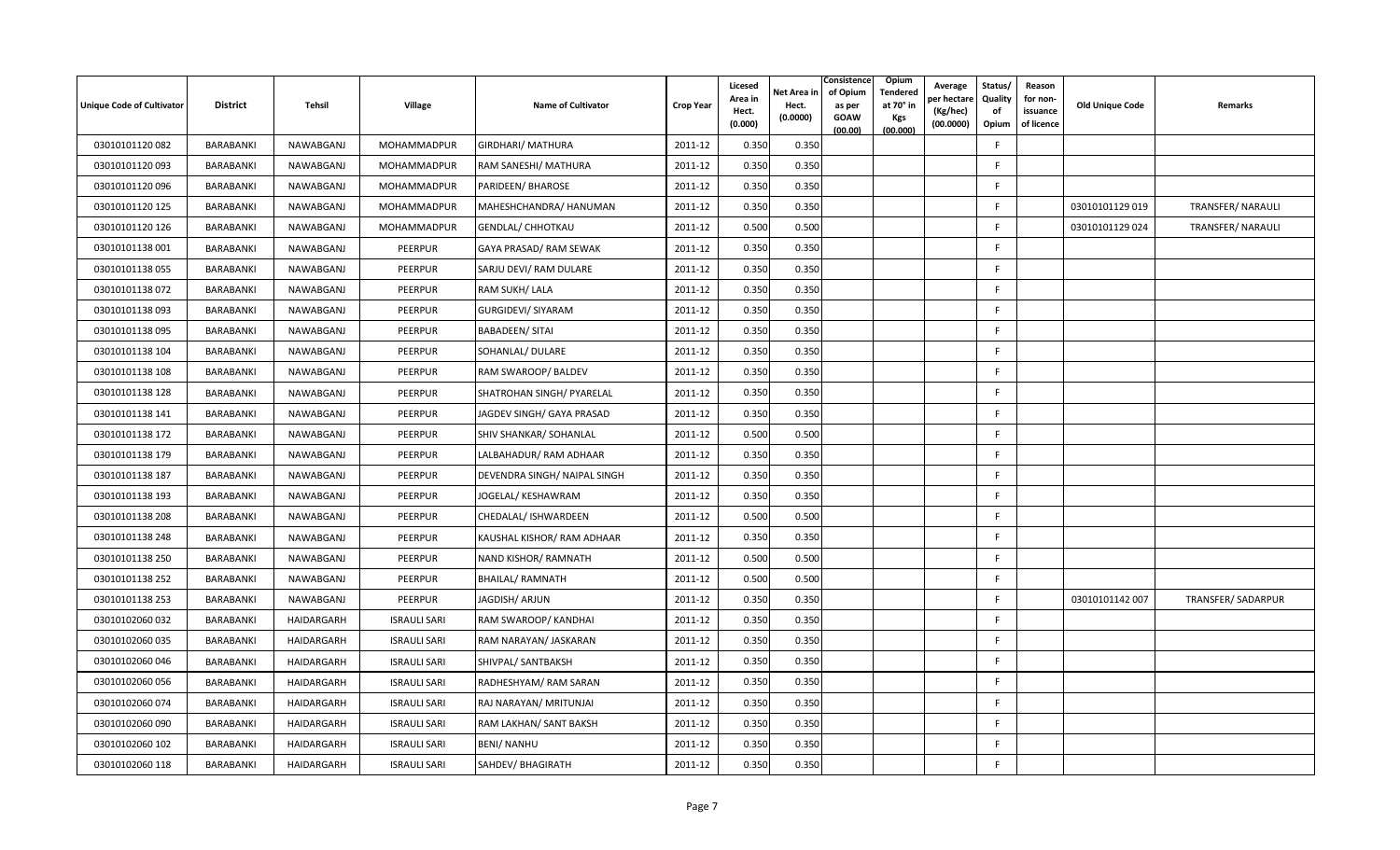| <b>Unique Code of Cultivator</b> | <b>District</b> | Tehsil         | <b>Village</b>      | <b>Name of Cultivator</b>       | <b>Crop Year</b> | Licesed<br>Area in<br>Hect.<br>(0.000) | Net Area in<br>Hect.<br>(0.0000) | Consistence<br>Opium<br>Tendered<br>of Opium<br>at 70 $^{\circ}$ in<br>as per<br><b>GOAW</b><br><b>Kgs</b><br>(00.000)<br>(00.00) | Average<br>er hectar<br>(Kg/hec)<br>(00.0000) | Status/<br>Quality<br>of<br>Opium | Reason<br>for non-<br>issuance<br>of licence | <b>Old Unique Code</b> | Remarks |
|----------------------------------|-----------------|----------------|---------------------|---------------------------------|------------------|----------------------------------------|----------------------------------|-----------------------------------------------------------------------------------------------------------------------------------|-----------------------------------------------|-----------------------------------|----------------------------------------------|------------------------|---------|
| 03010102060 190                  | BARABANKI       | HAIDARGARH     | <b>ISRAULI SARI</b> | NAUMILAL/ BANWARI               | 2011-12          | 0.350                                  | 0.350                            |                                                                                                                                   |                                               | F.                                |                                              |                        |         |
| 03010102060 214                  | BARABANKI       | HAIDARGARH     | <b>ISRAULI SARI</b> | <b>GANESH PRASAD/ RAM AUTAR</b> | 2011-12          | 0.350                                  | 0.350                            |                                                                                                                                   |                                               | F.                                |                                              |                        |         |
| 03010102060 216                  | BARABANKI       | HAIDARGARH     | <b>ISRAULI SARI</b> | HARI PRASAD/ RAMBALI            | 2011-12          | 0.350                                  | 0.350                            |                                                                                                                                   |                                               | F                                 |                                              |                        |         |
| 03010102060 222                  | BARABANKI       | HAIDARGARH     | <b>ISRAULI SARI</b> | KAMLESH/ GANESH                 | 2011-12          | 0.350                                  | 0.350                            |                                                                                                                                   |                                               | F                                 |                                              |                        |         |
| 03010102083 026                  | BARABANKI       | HAIDARGARH     | LAKHUPUR            | RAM KUMAR/ MAHESH               | 2011-12          | 0.350                                  | 0.350                            |                                                                                                                                   |                                               | E                                 |                                              |                        |         |
| 03010102083 032                  | BARABANKI       | HAIDARGARH     | LAKHUPUR            | SARJU/ RAM CHANDAR              | 2011-12          | 0.350                                  | 0.350                            |                                                                                                                                   |                                               | F.                                |                                              |                        |         |
| 03010102083 042                  | BARABANKI       | HAIDARGARH     | LAKHUPUR            | NAUSHAD ALI/ ASHRAF             | 2011-12          | 0.350                                  | 0.350                            |                                                                                                                                   |                                               | F.                                |                                              |                        |         |
| 03010102083 054                  | BARABANKI       | HAIDARGARH     | LAKHUPUR            | <b>SULEMAN/ NADIR</b>           | 2011-12          | 0.350                                  | 0.350                            |                                                                                                                                   |                                               | F                                 |                                              |                        |         |
| 03010102083 056                  | BARABANKI       | HAIDARGARH     | LAKHUPUR            | IDRISH/ BABBAR                  | 2011-12          | 0.350                                  | 0.350                            |                                                                                                                                   |                                               | F                                 |                                              |                        |         |
| 03010102083 066                  | BARABANKI       | HAIDARGARH     | LAKHUPUR            | FOOLCHAND/ HAJARILAL            | 2011-12          | 0.350                                  | 0.350                            |                                                                                                                                   |                                               | F.                                |                                              |                        |         |
| 03010102140041                   | BARABANKI       | HAIDARGARH     | SARAI PARKHU        | RAMESH KUMAR/ ANANT             | 2011-12          | 0.350                                  | 0.350                            |                                                                                                                                   |                                               | F                                 |                                              |                        |         |
| 03010102140065                   | BARABANKI       | HAIDARGARH     | SARAI PARKHU        | RAM CHANDAR/ RAMAPATI           | 2011-12          | 0.350                                  | 0.350                            |                                                                                                                                   |                                               | F.                                |                                              |                        |         |
| 03010102140 074                  | BARABANKI       | HAIDARGARH     | SARAI PARKHU        | VIDYAWATI/ GANGARAM             | 2011-12          | 0.350                                  | 0.350                            |                                                                                                                                   |                                               | F                                 |                                              |                        |         |
| 03010102140083                   | BARABANKI       | HAIDARGARH     | <b>SARAI PARKHU</b> | SITARAM/ SANTU                  | 2011-12          | 0.350                                  | 0.350                            |                                                                                                                                   |                                               | F                                 | 08                                           |                        |         |
| 03010102140 101                  | BARABANKI       | HAIDARGARH     | <b>SARAI PARKHU</b> | DINESH KUMAR/ HARINAM SINGH     | 2011-12          | 0.350                                  | 0.350                            |                                                                                                                                   |                                               | F                                 |                                              |                        |         |
| 03010102140 116                  | BARABANKI       | HAIDARGARH     | SARAI PARKHU        | DAL BAHADUR/ MAHADEEN           | 2011-12          | 0.350                                  | 0.350                            |                                                                                                                                   |                                               | F                                 |                                              |                        |         |
| 03010102140 126                  | BARABANKI       | HAIDARGARH     | SARAI PARKHU        | DINESH KUMAR/ RAM LAKHAN        | 2011-12          | 0.350                                  | 0.350                            |                                                                                                                                   |                                               | F.                                | 08                                           |                        |         |
| 03010103141 012                  | BARABANKI       | RAMSANEHI GHAT | <b>TARAPUR</b>      | VIKRAMAJEET/RAMAPATI            | 2011-12          | 0.350                                  | 0.350                            |                                                                                                                                   |                                               | F                                 |                                              |                        |         |
| 03010103141 025                  | BARABANKI       | RAMSANEHI GHAT | <b>TARAPUR</b>      | RAMDAS/ SUNDARLAL               | 2011-12          | 0.350                                  | 0.350                            |                                                                                                                                   |                                               | F                                 |                                              |                        |         |
| 03010103141 027                  | BARABANKI       | RAMSANEHI GHAT | <b>TARAPUR</b>      | PRAMILA DEVI/ RAM VILAS         | 2011-12          | 0.350                                  | 0.350                            |                                                                                                                                   |                                               | F                                 |                                              |                        |         |
| 03010103141 035                  | BARABANKI       | RAMSANEHI GHAT | <b>TARAPUR</b>      | GOKARAN/ HARISHCHANDRA          | 2011-12          | 0.350                                  | 0.350                            |                                                                                                                                   |                                               | F                                 |                                              |                        |         |
| 03010103141039                   | BARABANKI       | RAMSANEHI GHAT | <b>TARAPUR</b>      | TRIPURESH/ PYARE                | 2011-12          | 0.350                                  | 0.350                            |                                                                                                                                   |                                               | F.                                |                                              |                        |         |
| 03010103141 042                  | BARABANKI       | RAMSANEHI GHAT | <b>TARAPUR</b>      | KAMLESH/ PYARE                  | 2011-12          | 0.350                                  | 0.350                            |                                                                                                                                   |                                               | F                                 |                                              |                        |         |
| 03010103141048                   | BARABANKI       | RAMSANEHI GHAT | <b>TARAPUR</b>      | <b>VISHAMBHAR/MOTI</b>          | 2011-12          | 0.350                                  | 0.350                            |                                                                                                                                   |                                               | F.                                |                                              |                        |         |
| 03010103143 002                  | BARABANKI       | RAMSANEHI GHAT | <b>TELMA</b>        | AMBARLAL/ MAIKULAL              | 2011-12          | 0.350                                  | 0.350                            |                                                                                                                                   |                                               | F                                 |                                              |                        |         |
| 03010103143 003                  | BARABANKI       | RAMSANEHI GHAT | TELMA               | KAMLA DEVI/ MOHANLAL            | 2011-12          | 0.350                                  | 0.350                            |                                                                                                                                   |                                               | F                                 |                                              |                        |         |
| 03010103143 007                  | BARABANKI       | RAMSANEHI GHAT | <b>TELMA</b>        | RAJ BAHADUR/ MAHAVEER           | 2011-12          | 0.350                                  | 0.350                            |                                                                                                                                   |                                               | E                                 |                                              |                        |         |
| 03010103143 011                  | BARABANKI       | RAMSANEHI GHAT | TELMA               | <b>BECHANLAL/ BARATI</b>        | 2011-12          | 0.350                                  | 0.350                            |                                                                                                                                   |                                               | F                                 |                                              |                        |         |
| 03010103143 015                  | BARABANKI       | RAMSANEHI GHAT | <b>TELMA</b>        | RAM KUMAR/ SATYA NARAYAN        | 2011-12          | 0.350                                  | 0.350                            |                                                                                                                                   |                                               | F                                 |                                              |                        |         |
| 03010103143 016                  | BARABANKI       | RAMSANEHI GHAT | <b>TELMA</b>        | ARUN KUMAR/ RAJ BAHADUR         | 2011-12          | 0.350                                  | 0.350                            |                                                                                                                                   |                                               | F                                 |                                              |                        |         |
| 03010103143 047                  | BARABANKI       | RAMSANEHI GHAT | <b>TELMA</b>        | MAHMOOD AHMAD/ DEEN MOHAMMAD    | 2011-12          | 0.350                                  | 0.350                            |                                                                                                                                   |                                               | F                                 |                                              |                        |         |